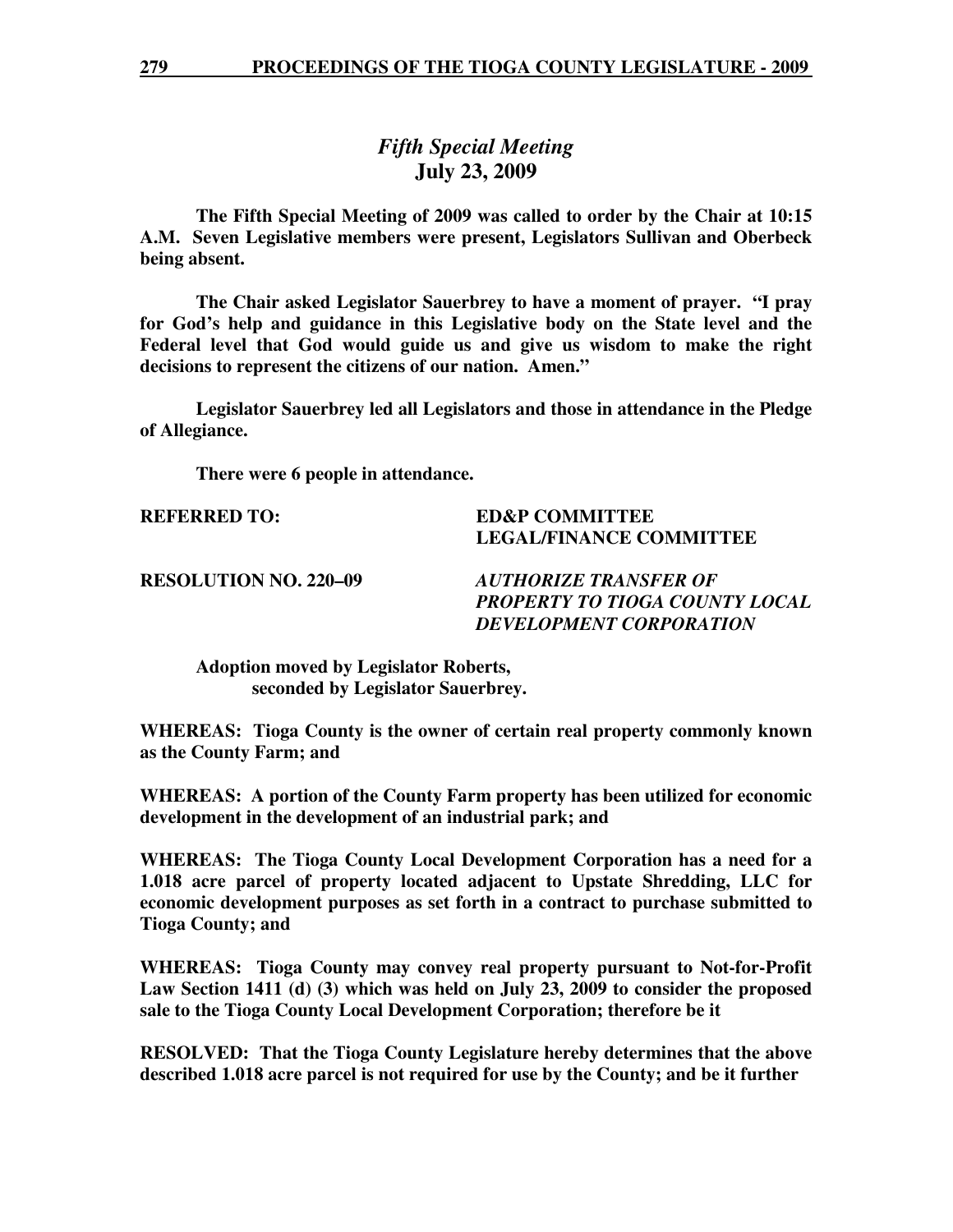**RESOLVED: That the Chair of the Legislature is authorized to execute and deliver the contract for sale and to execute and deliver any and all deeds and related recording documents to effectuate the transfer to the Tioga County Local Development Corporation subject to County Attorney approval.** 

 **Roll Call: Ayes 07 Noes 00 Absent 02 CARRIED** 

## **REFERRED TO: FINANCE/LEGAL COMMITTEE**

**RESOLUTION NO. 221-09** *AUTHORIZE SALE OF COUNTY OWNED PROPERTIES ACQUIRED FOR DELINQUENT TAXES* 

 **Adoption moved by Legislator Roberts, seconded by Legislator McEwen.** 

**WHEREAS: Tioga County is the owner of numerous properties which it has acquired for delinquent taxes, which are surplus to the County needs; and** 

**WHEREAS: It is the intent of the Tioga County Legislature to place the properties back on the tax rolls; be it therefore** 

**RESOLVED: That the following properties be sold at public auction to be held in the Edward D. Hubbard Auditorium in the Tioga County Office Building, 56 Main Street, Owego, New York on August 6, 2009 at 6:00 p.m. conducted by Manasse Auctioneers.** 

**Town of Barton: 101.00-1-21.23, Melella, Michael 101.00-1-22.12, Melella, Michael 166.19-4-13, Schultz, Lewis & Patricia 167.15-1-12, Stewart, Frederick 157.00-2-16, Thornton, Gerard P. & Harold Shoemaker 112.00-1-7, Whalen, Lewis F.** 

**Town of Candor 61.09-3-72, Ahart, David M. 61.09-3-71, Ahart, David M. 81.00-1-2, Elcock, Luther Jr. 61.09-3-70, Krauss, Henry & Terri R.**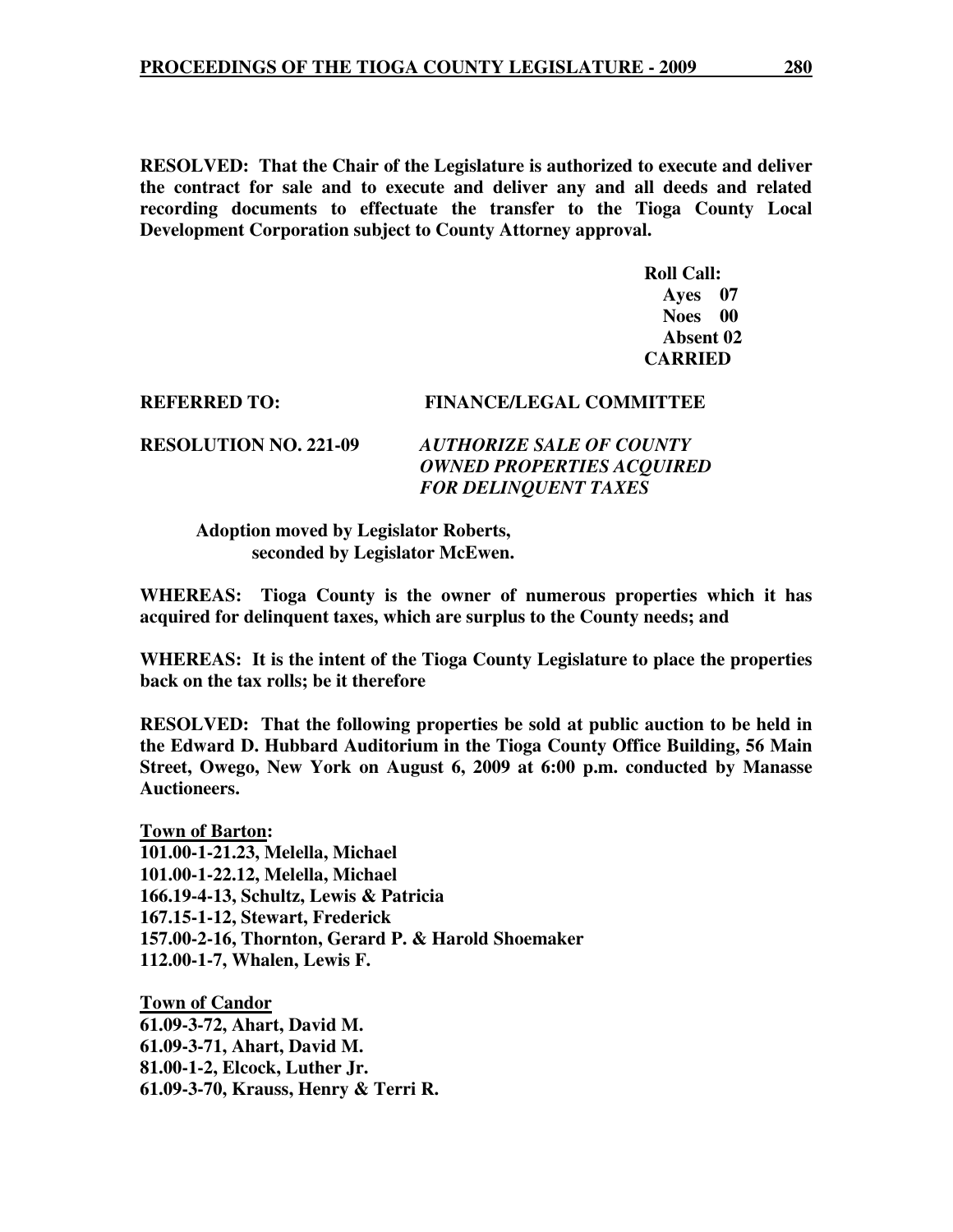| 61.09-3-69, Krauss, Henry & Terri R.                  |
|-------------------------------------------------------|
| 27.03-1-65, Parrott, Lisa M. Shutter                  |
| 84.00-1-27.12, Stuart, John E. & Michelle M.          |
| 72.00-1-51, Veasesy, David & Stephanie Nichols-Veasey |

**Town of Newark Valley 54.00-1-31, Dingman, Carol & John** 

**Town of Owego 118.17-2-37, CTS Properties, Inc. Town of Owego, cont. 128.11-2-20, EE Root & Sons, Inc. 117.20-2-47, Elower, Clarence E. 175.00-2-51, Groats, John C. & Bertha 175.00-2-53, Groats, John C. & Bertha 118.18-1-1.5, Hambalek, Jeffrey & Nancy 118.18-1-1.6, Hambalek, Jeffrey & Nancy 118.18-1-1.8, Hambalek, Jeffrey & Nancy 118.18-1-1.9, Hambalek, Jeffrey & Nancy 118.18-1-1.11, Hambalek, Jeffrey & Nancy 118.18-1-1.12, Hambalek, Jeffrey & Nancy 118.18-1-1.7, Hambalek, Jeffrey & Nancy 118.18-1-2.1, Hambalek, Jeffrey & Nancy 118.18-1-2.4, Hambalek, Jeffrey & Nancy 118.18-1-2.5, Hambalek, Jeffrey & Nancy 118.18-1-2.6, Hambalek, Jeffrey & Nancy 118.18-1-2.7, Hambalek, Jeffrey & Nancy 118.18-1-2.8, Hambalek, Jeffrey & Nancy 118.17-3-11, Hambalek, Jeffrey & Nancy 143.18-1-12, Lewis, Melody 128.08-3-87, Plac, Larry** 

**Town of Richford:**

**2.00-2-7, Alviene, Thomas R. & Kristina M. 12.00-1-15.112,Washburn, James** 

**Town of Spencer 70.00-2-21, Elcock, Luther 80.00-1-28, Kocienda, Daniel** 

**Town of Tioga 128.06-1-11, Garrison, Katherine E. 127.00-2-17.30, Lockwood, Gerard Jr. 138.00-2-6, Malone, Virginia A.**